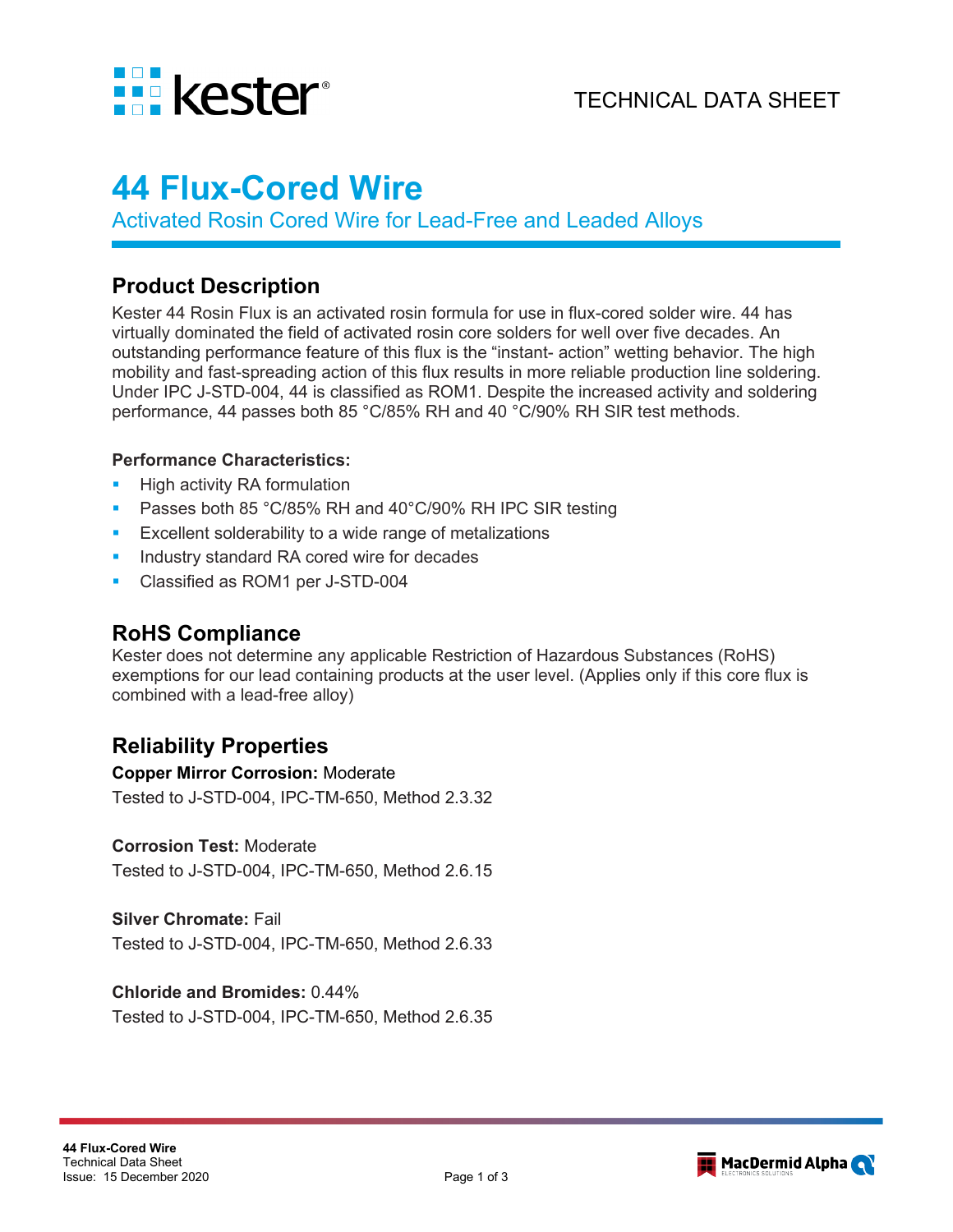

#### **Fluorides by Spot Test:** Pass

Tested to J-STD-004, IPC-TM-650, Method 2.6.35.1

#### **Surface Insulation Resistance (SIR) 40 °C/90% RH, IPC (typical):** Pass

Tested to J-STD-004B, IPC-TM-650, Method 2.6.3.7

#### **Surface Insulation Resistance(SIR), IPC (typical):** Pass

Tested to J-STD-004, IPC-TM-650, Method 2.6.3.3 Test Conditions: 85 °C, 85% RH, 7 days, 100V

|       | <b>Blank</b>         | 44                  |
|-------|----------------------|---------------------|
| Day 1 | $7.46*10^9$ $\Omega$ | $2.2*10^8$ $\Omega$ |
| Day 4 | $4.9*10^9$ $\Omega$  | 2.88*10 $^{9}$ Ω    |
| Day 7 | $7.7*10^9$ $\Omega$  | 7.14*10 $^9$ Ω      |

### **Availability**

44 is available in a wide variety of alloys, wire diameters, flux percentages and roll sizes in both leaded and lead-free alloys. The most common alloys are Sn63Pb37 and Sn60Pb40. Please refer to [https://www.kester.com](https://www.kester.com/) for more information.

Note: Core size 50, 58 and 66 = 1.1%, 2.2% and 3.3% flux core, respectively.

### **Process Considerations**

Solder iron tip temperatures are most commonly between 315 to 343 °C (600 to 650 °F) for leaded alloys and 371 to 400 °C (700 to 750 °F) for lead-free alloys. Heat both the land area and component lead to be soldered with the iron tip prior to applying the solder wire to land area or component lead. Do not apply the wire directly to the soldering iron tip; doing so will shorten the life of the soldering tip.

Additional liquid flux should only be used as a last resort. Any flux applied to the solder location should be kept to the area of the connection being reworked. If needed, Kester 186 or Kester NF372-TB may be used as a compatible liquid fluxes to aid in reworking soldered joints. Kester 186 and Kester NF372-TB are also available in Flux-Pens® for optimum board cleanliness.

# **Cleaning**

44 possesses excellent fluxing ability; the flux residues are non-corrosive, non-conductive and do not require removal for most applications under normal conditions of use. IPA will not clean the residues off the surface of the circuit board after the soldering process. If removal is required, a saponifier or cleaning agent specifically designed to clean a no-clean flux is required to clean the residues. Please contact Kester Technical Support for further information.